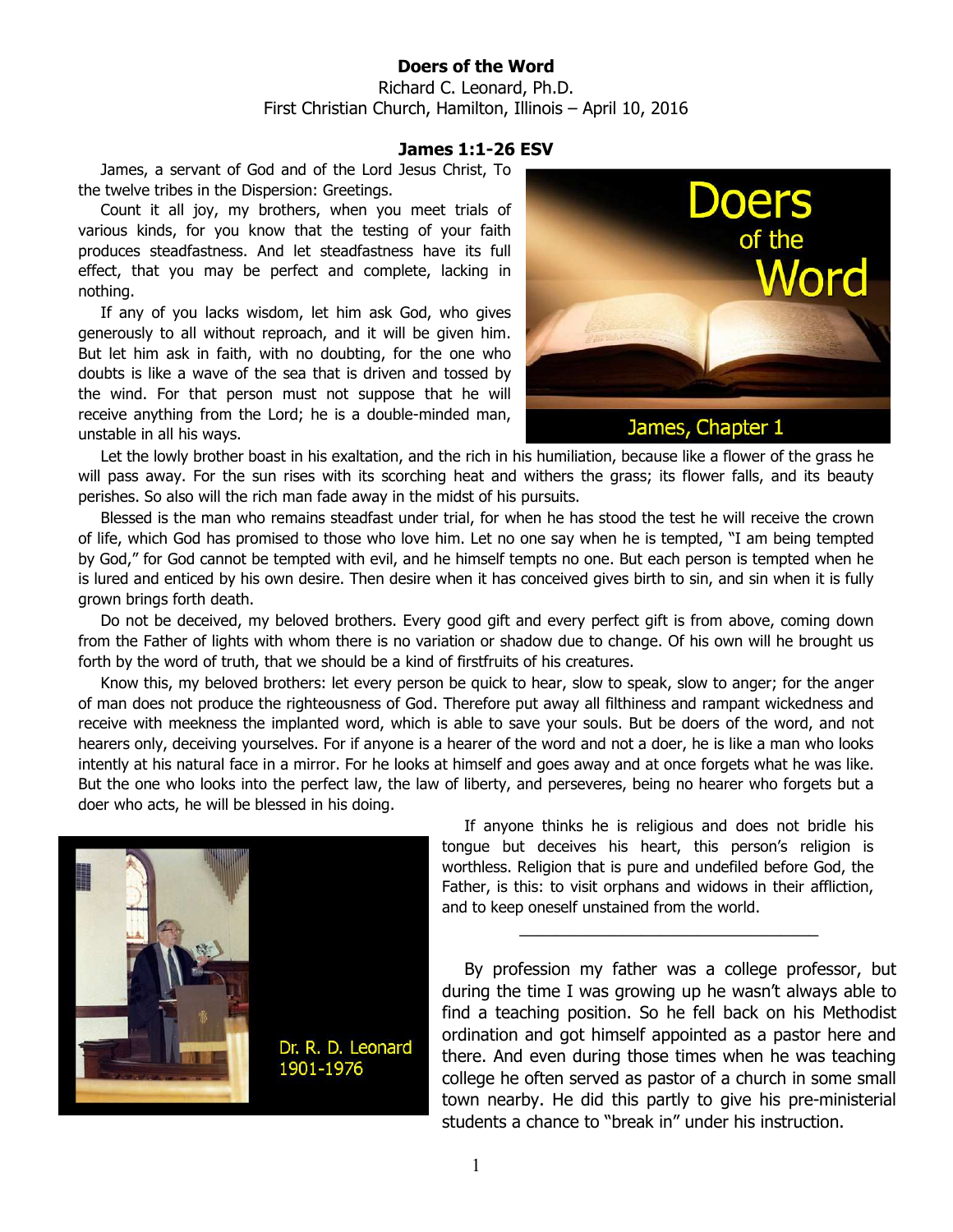Typically we kids, with my mother, attended the "city church," but quite often we would go with Dad to whatever local church he happened to be preaching in. As a result, while growing up I heard plenty of my father's sermons. That is, we sort of "heard" them, although often during the service Mother would give my brother and me paper and pencils, and we drew pictures of trains while my father was preaching. Nevertheless, once in a while something Dad said during church would stick with me. And one of these "nuggets" concerned the Book of James. The Letter of James, Dad said, isn't really a letter; actually, it's a sermon. And, said my father, if for some reason the preacher doesn't show up for church, just have somebody get up and read the Book of James because it will be as good a sermon as you'd be likely to get from any preacher.

Who was James? As we all know, he was the brother of Jesus. We forget, sometimes, that Jesus had several brothers and sisters. Two of his siblings, James and Judah (or Jude), wrote books in our New Testament. But apparently during the time Jesus was preaching in Galilee his family wasn't too thrilled about that, because they came and tried to take him home thinking he was acting rather strangely. Indeed, by the normal course of their Jewish life at that time what Jesus was doing was strange, because he was announcing that God's kingdom  $-$  for which most Jews were looking to the future  $$ had already appeared. The operation of God's kingdom was visible in Jesus' own teaching and, most dramatically, in the way people got healed through faith in him.



But that didn't seem to impress James and the others, nor even their mother, until Jesus rose from the dead. You know how it is; of all people, family members can be the least impressed with our importance. My children haven't bothered to read my novels (except, of course, the daughter who was my co-author for one of them), and Shirley Anne's children are indifferent to her poetry (except one, who's also a writer). So our family members can be the last ones in line to ask for our autographs. And it seems that's the way it was with James and Jesus — until, of course, Jesus was raised from the dead and began to appear to his disciples. And, even then, James was apparently one of the last to meet the risen Lord. Paul reports the resurrection appearances this way:



... Then he appeared to more than five hundred brothers at one time, most of whom are still alive, though some have fallen asleep. Then he appeared to James, then to all the apostles. - 1 Corinthians 15:6-7

For I delivered to you as of first importance what I also received: that Christ died for our sins in accordance with the Scriptures, that he was buried, that he was raised on the third day in accordance with the Scriptures, and that he appeared to Cephas [Peter's name in Aramaic], then to the twelve. Then he appeared to more than five hundred brothers at one time, most of whom are still alive, though some have fallen asleep. Then he appeared to James, then to all the apostles (1 Corinthians 15:3-7).

So James wasn't a believer until some time after Jesus rose — we don't know how long, but within forty days of the resurrection, before the Ascension when Jesus' earthly appearances mostly ceased. But once James met his brother as risen Lord and Messiah, everything changed. Within a few years

he had become a leader of the church in Jerusalem, so much so that according to the Book of Acts (chapter 15) he was the major decision-maker when the issue came up as to whether the Christian faith could be presented to non-Jews without requiring them to observe Jewish customs. And, though a faithful Jew, James still recognized that Gentiles don't need to become Jews in order to follow Jesus. Only some minimal, common sense provisions were required. He said, "It is my judgment, therefore, that we should not make it difficult for the Gentiles who are turning to God. Instead we should write to them, telling them to abstain from food polluted by idols, from sexual immorality, from the meat of strangled animals and from blood. For the law of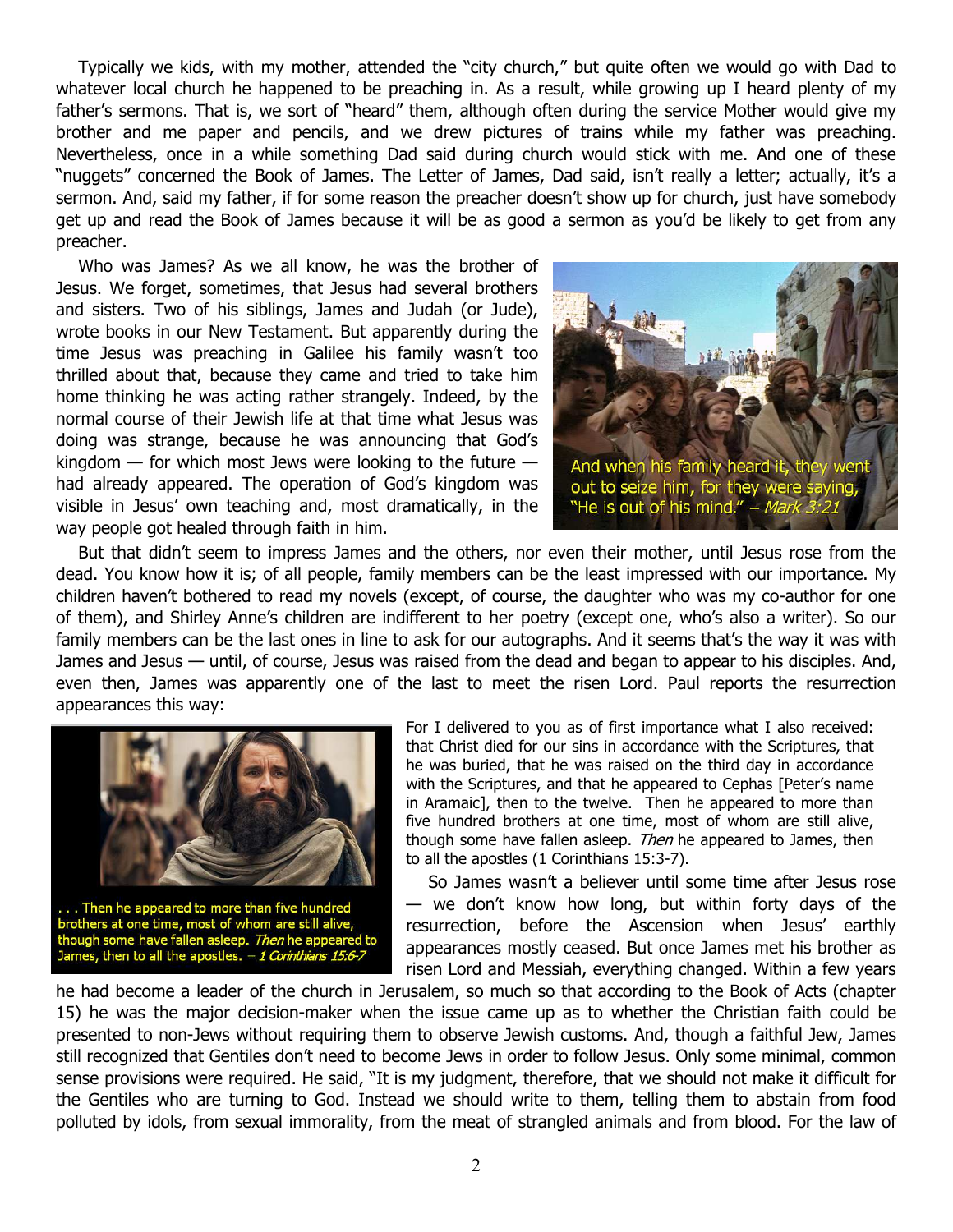Moses has been preached in every city from the earliest times and is read in the synagogues on every Sabbath" (Acts 15:19-21).

So James, once a skeptic, became one of the apostles of Messiah Jesus. Later tradition holds that he was a man of deep prayer — so much so that his knees were calloused, like a camel's, from extensive kneeling. And, according to the historian Josephus, James met a martyr's death around the year 62 when a Jewish high priest accused him of breaking the Law of Moses and had him stoned.

Meanwhile James found time to write this letter, or sermon, that's preserved in our New Testament. We don't know to whom he wrote it; it's addressed to "the twelve tribes in the dispersion," but that could refer to Christian believers anywhere because the church understood itself as the faithful Israel what Paul called "the Israel of God" (Galatians 6:16). It's a general letter, but it looks like James had some specific problems in mind when he wrote, as we shall see. If we think of this letter as a sermon, we note that James offers some good illustrations taken from everyday life to drive home his point: the waves and wind of the sea, a mirror, the horse and its bridle, the ship's rudder, the scorching sun, fire, a grapevine,



the fresh-water spring, a business trip to another city. And he illustrates with examples of great men from the Hebrew Scriptures: Abraham, Job, Elijah. If we had to preach James as a sermon on its own, we wouldn't have to add any illustrations because James does that for us.

James calls himself "a servant of the Lord Jesus the Messiah," but he doesn't offer us much commentary on Jesus and his resurrection. He alludes only briefly to the coming judgment of the Lord and to receiving "the crown of life." He doesn't offer a developing theological argument, the way Paul does in his letters. Instead, James deals with the practical living of the Christian life, the attitudes we need to display and what it means to be faithful to the Lord. He *writes as a pastor* concerned about the everyday life of the church. That's why his book is so valuable to us; the church in any age is apt to fall into dysfunctional patterns that compromise the gospel, and James provides a much-needed corrective. Over these five Sundays, until Pentecost, we'll be looking at each of the five chapters in this book and applying what James says to our own life as a community of believers. As my Dad said, James is a kind of sermon and, in many ways, his book preaches itself. So we'll just be lifting up some of the main points for further comment.

Today we're looking at chapter 1, and one of the first topics James deals with is that of testing, or trials: "Count it all joy, my brothers, when you meet trials of various kinds" (1:2). Older versions may read, "when ye fall into divers temptations." That can be misleading. The Greek word here is *peirasmos*, which refers to testing, particularly testing of our faith. James isn't referring to moral temptation, the temptation to sin by doing something we shouldn't do. He's talking about the testing, or trial, that comes because of *persecution* and the church James was leading certainly saw plenty of that. (As we noted, James was to lose his life due to persecution for his faith in Jesus.)

Sometimes Christians speak of the trials they're going through, and by trials they mean things like illness, family problems, financial pressure, and the like. They may say, "That's just the cross I have to bear." When the New Testament writers refer to trials and testing, that's not usually the sort of thing they mean. Instead, they're talking about *persecution by the enemies of the faith*. If James refers to temptation, he means the temptation to give in to persecution, to compromise the faith. And we can be tempted that way out of fear, or out of a desire to protect ourselves from criticism or misunderstanding by those who are hostile to the faith or ignorant of it. Such testing never comes from the Lord. As James says, "Each person is tempted when he is *lured and enticed by his own desire*"  $(1:14)$  — the desire to be approved and accepted by unbelievers.

In the earliest years of the church, persecution came from the Jewish authorities; and James lived in Jerusalem, where that authority was most prominent. Later on, in most cases not even till the second century, persecution was to come from the Roman authority because the confession of the Lordship of Jesus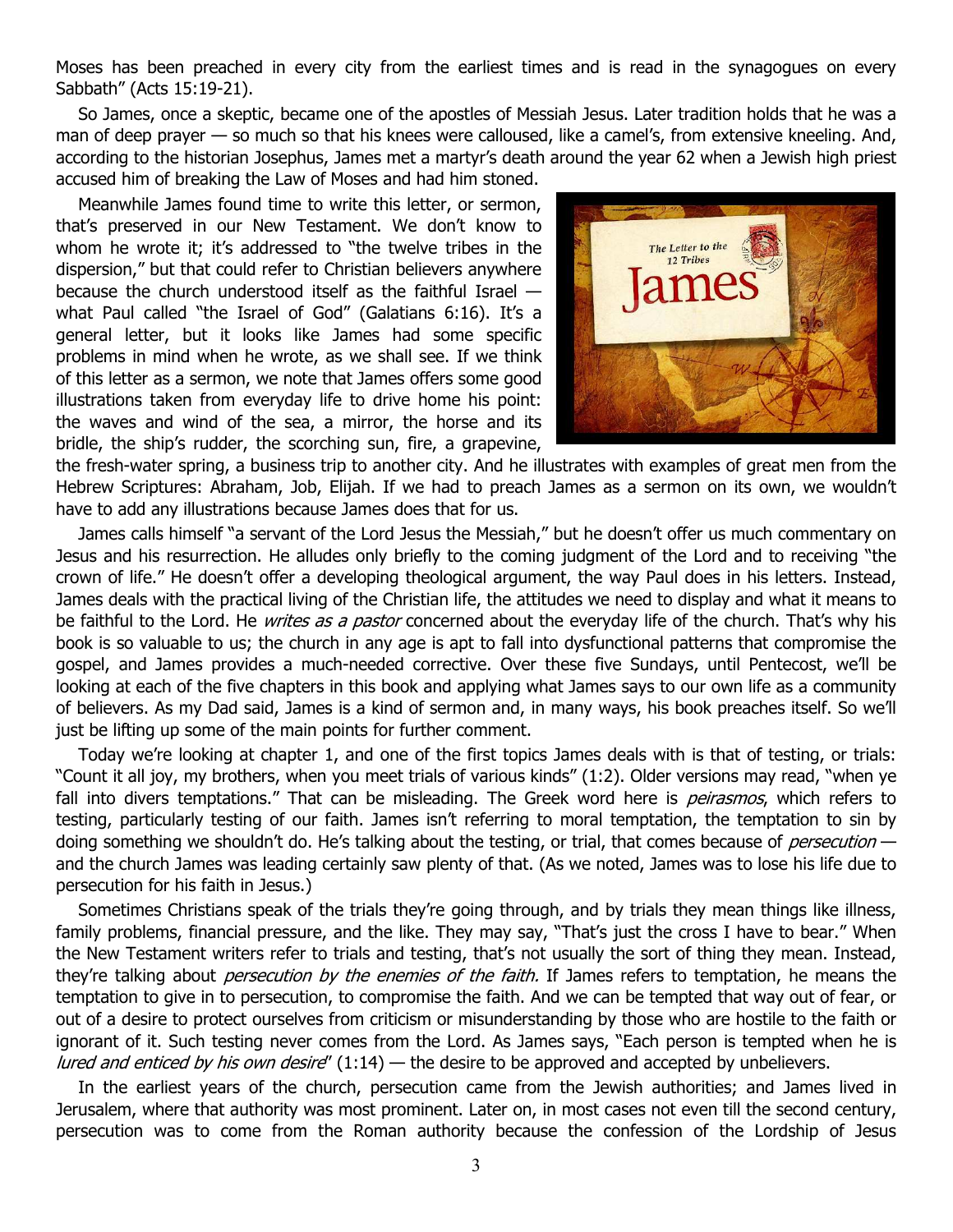confronted Caesar's claims to lordship. The gospel of the kingdom of God, a rule made real and effective through the life, death, and resurrection of Jesus, always comes as a threat to other powers that claim total control over our lives. Their response is to persecute Christian believers because they don't "buy into" the values the prevailing culture is imposing on them.



So today, in the Middle East, Christians are under persecution by totalitarian Islamic states. And, in our own nation, Christians are persecuted when they oppose abortion, or so-called "gay marriage"  $-$  things that run counter to the way the Creator designed his universe. Those are matters in the national and world news, but you and I may have to deal with such trials on a local scale from friends, family members, or fellow citizens who have no place for God in their lives and despise us because of our commitment to the faith. Those trials may come in the form of *simple indifference* to the Christian message, or lack of response to our witness for Jesus. Perhaps we can be thankful that we don't have to endure this testing to the extent James and his congregation had to withstand it, or

as Christians do today in many parts of the world. But it's there, and we can take heart from what James says a little later on: "Blessed is the man who remains steadfast under trial, for when he has stood the test he will receive the crown of life" (1:12).

That phrase, "the crown of life," leads us to a new thought. What did Jesus come to do for us? In John 10:10, Jesus says, "I came *that they may have life* and have it abundantly." The resurrection of Jesus opens up the life of the new creation, God's renewal of a universe that was corrupted by human sin and disobedience. Living that renewed life is our "crown" — not the crown of a ruler, the diadem, but the

stephanos, the crown awarded to the winner of a contest. The goal of all our efforts to live the Christian life isn't just heaven, but *that life itself* right here  $-$  the resurrection which Paul told the Philippians he was pressing toward (Philippians 3:8-14). In the resurrection of Jesus, creation is being restored to its original goodness. Discussing the resurrection Paul writes to the Corinthians, "For as in Adam all die, so also in Christ shall all be made alive. But each in his own order: Christ the firstfruits, then at his coming those who belong to Christ" (1 Corinthians 15:22-23). And whoever belongs to Jesus belongs to that first appearance of the new creation; as James says, "Of [God's] own will he brought us forth by the word of truth, that we should be a kind of firstfruits of his creatures" (1:18).



It's a matter of how you see yourself. Do you think of yourself as a member of Adam's dying world, a "child of sorrow and of woe" as the song says? Or do you see yourself as an overcome, a receiver of the "crown of life," a member of the new world God established here when he raised his Messiah from the dead? As Paul writes, "If anyone is in Christ, he is a new creation. The old has passed away; behold, the new has come" (2 Corinthians 5:17). Or better, ei tis en christo, kaine ktisis  $-$  "For anyone who is in Christ, the creation is renewed." Much of the counsel James gives us in his letter is advice on how to make real the new-creation life that Jesus, his brother, brought back into the world. We'll see plenty of examples as we proceed. So if James isn't the deep philosophical mind we find in the apostle Paul, what he says to us stands on the basis of the same reality Paul explores: "the word of truth," the gospel of the resurrection of Messiah Jesus.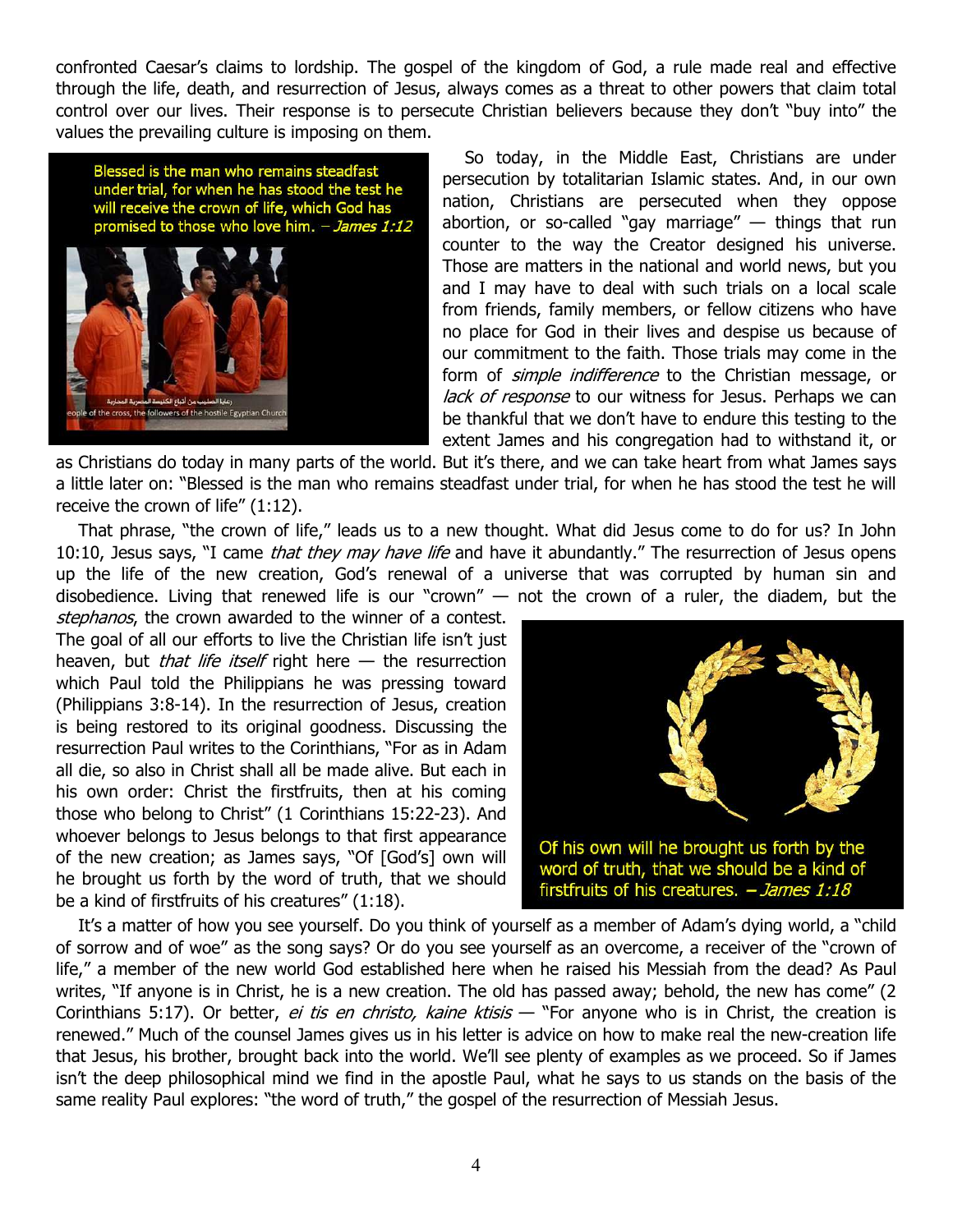James moves on to a very practical matter: the pattern of our conversation with other people. He begins his discussion this way: "Know this, my beloved brothers . . ." (1:19). The first principle of all our behavior within the Christian community is that we're a family, brothers and sisters in the faith. The church isn't supposed to be an auditorium where we come as spectators to watch somebody perform. The church is a household where each member is invited to share the common life. And James' entire letter is devoted to how this is supposed to work out.

Know this, my beloved brothers let every person be Quick to Dear Slow to Speak Slow to Anger

So James gives us advice on how to relate to each other: "Let every person be quick to hear, slow to speak, slow to anger" (1:19). It's so easy, through thoughtless speech or sarcasm, to "put down" other members of our church family — and it's so tempting to respond to such talk in anger and resentment. So, James says, let's concentrate on *listening to* others instead of talking, and if we do hear something that offends us let's not get all worked up about it.

Some people do love to talk, especially about themselves. I recall visiting with different Christians of my acquaintance, and when I came away from the conversation I knew all about *their* life history and *their* opinions but they hadn't learned much of anything about me, because they never

stopped to listen. And, I'm sure, on many occasions I was the guilty party in this respect. Listening to others  $-$  especially listening for the unspoken heart cry of discouragement or disappointment or need  $-$  is an art we all need to develop. And it's also an art to learn to throw off perceived criticism or some kind of putdown, and not let anger fester in our souls. Following James' advice here would have saved many a church from division or even dissolution.

What gives us the ability to be "quick to hear, slow to speak, slow to anger?" James tells us: "Receive with meekness the implanted word, which is able to save your souls" (1:21). When the Word of God gets "implanted" in us, when we absorb it into our thinking and let it shape our outlook on life, then we come to

look at everything in a different way, especially our relationships. At the very beginning of his letter, James warned us about being "double-minded" — wanting to call ourselves Christians, but taking our cue from the prevailing culture when it comes to how we think and how we actually conduct our lives. That's what the prophet Elijah called "limping between two opinions" (1 Kings 18:21). For example, do we pray about a matter that concerns us, knowing we ought to pray in faith, and then just say, "Well, I *hope* it works out, but I don't know . . . "? If we seesaw between faith and doubt, James says, there's no way we'll ever receive anything from the Lord. That's why we need to "receive the implanted word" so the Scriptures shape the way we see ourselves and our world, and govern how we speak about, and deal with, the various issue in our life.



You can walk around all springtime with a packet of carrot seeds in your purse or pocket, but unless you plant those seeds in your garden you'll never see any carrots. It's the same with the Word of God. We can listen to it week after week, but until we "plant" it and act it out nothing will happen. We might say, we can "hear it till kingdom come" — but if all we do is hear it, the kingdom  $won't$  be coming. Which brings us to what's probably the most famous verse in the Book of James: "But be doers of the word, and not hearers only, deceiving yourselves" (1:22).